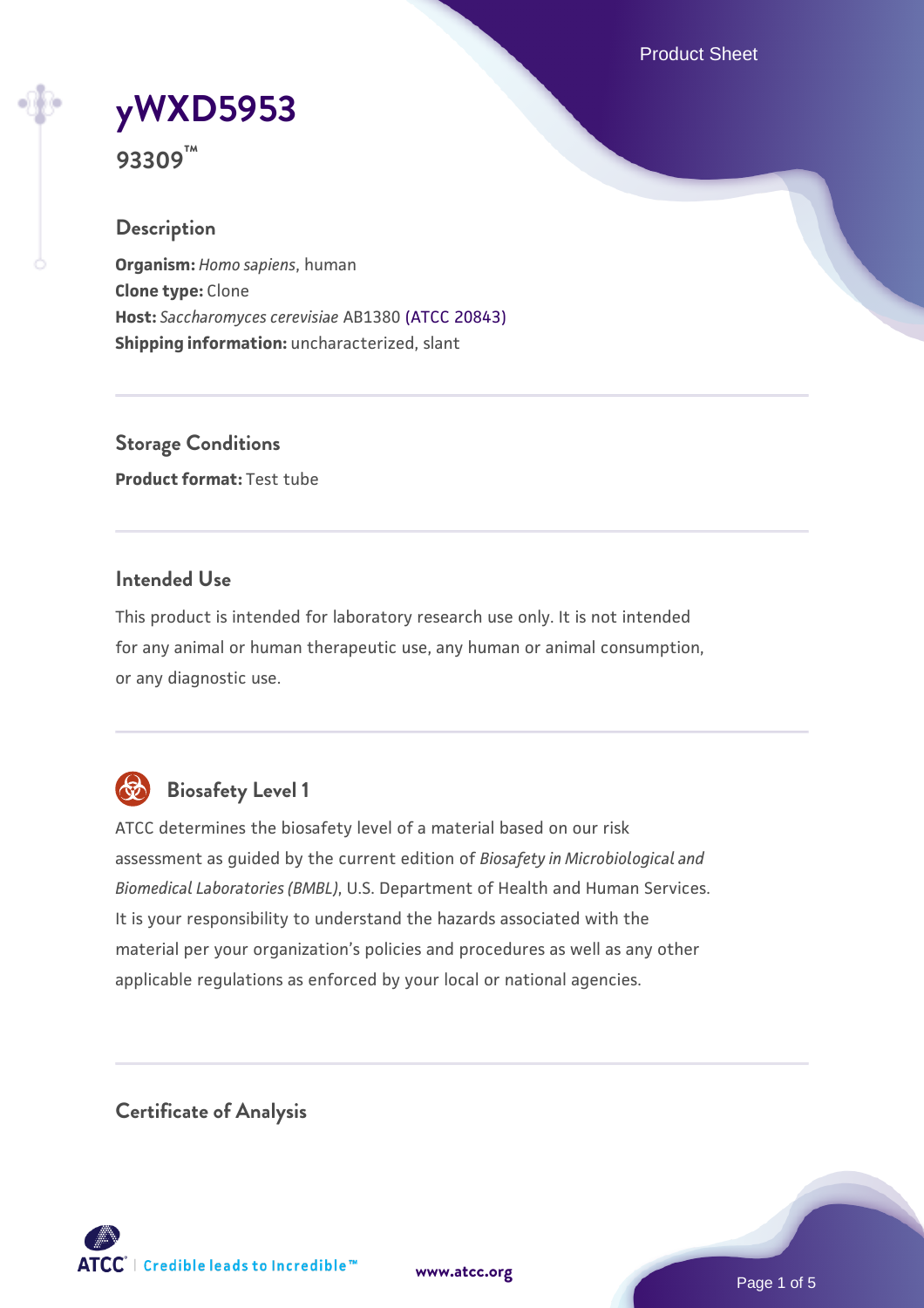#### **[yWXD5953](https://www.atcc.org/products/93309)** Product Sheet **93309**

For batch-specific test results, refer to the applicable certificate of analysis that can be found at www.atcc.org.

## **Insert Information**

**Type of DNA:** genomic **Genome:** Homo sapiens **Chromosome:** X X pter-q27.3 **Gene name:** DNA Segment, single copy **Gene product:** DNA Segment, single copy [DXS4894] **Gene symbol:** DXS4894 **Contains complete coding sequence:** Unknown **Insert end:** EcoRI

#### **Vector Information**

**Construct size (kb):** 115.0 **Intact vector size:** 11.454 **Vector name:** pYAC4 **Type of vector:** YAC **Host range:** *Saccharomyces cerevisiae*; *Escherichia coli* **Vector information:** other: telomere, 3548-4235 other: telomere, 6012-6699 Cross references: DNA Seq. Acc.: U01086 **Cloning sites:** EcoRI **Markers:** SUP4; HIS3; ampR; URA3; TRP1 **Replicon:** pMB1, 7186-7186; ARS1, 9632-10376

# **Growth Conditions**

**Medium:** 



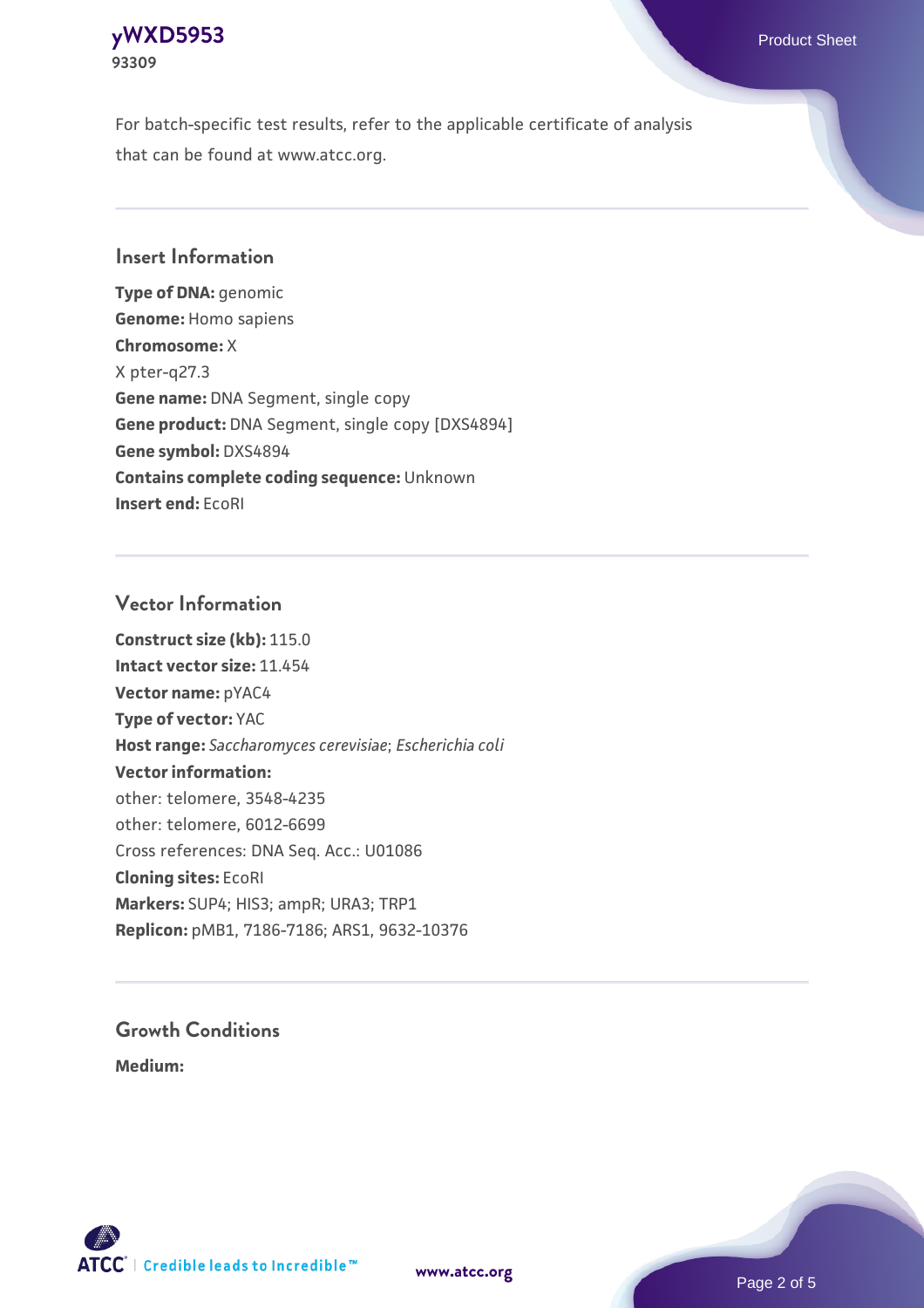#### **[yWXD5953](https://www.atcc.org/products/93309)** Product Sheet **93309**

[ATCC Medium 1245: YEPD](https://www.atcc.org/-/media/product-assets/documents/microbial-media-formulations/1/2/4/5/atcc-medium-1245.pdf?rev=705ca55d1b6f490a808a965d5c072196) **Temperature:** 30°C

#### **Notes**

More information may be available from ATCC (http://www.atcc.org or 703- 365-2620).

# **Material Citation**

If use of this material results in a scientific publication, please cite the material in the following manner: yWXD5953 (ATCC 93309)

# **References**

References and other information relating to this material are available at www.atcc.org.

# **Warranty**

The product is provided 'AS IS' and the viability of ATCC® products is warranted for 30 days from the date of shipment, provided that the customer has stored and handled the product according to the information included on the product information sheet, website, and Certificate of Analysis. For living cultures, ATCC lists the media formulation and reagents that have been found to be effective for the product. While other unspecified media and reagents may also produce satisfactory results, a change in the ATCC and/or depositor-recommended protocols may affect the recovery, growth, and/or function of the product. If an alternative medium formulation or reagent is used, the ATCC warranty for viability is no longer



**[www.atcc.org](http://www.atcc.org)**

Page 3 of 5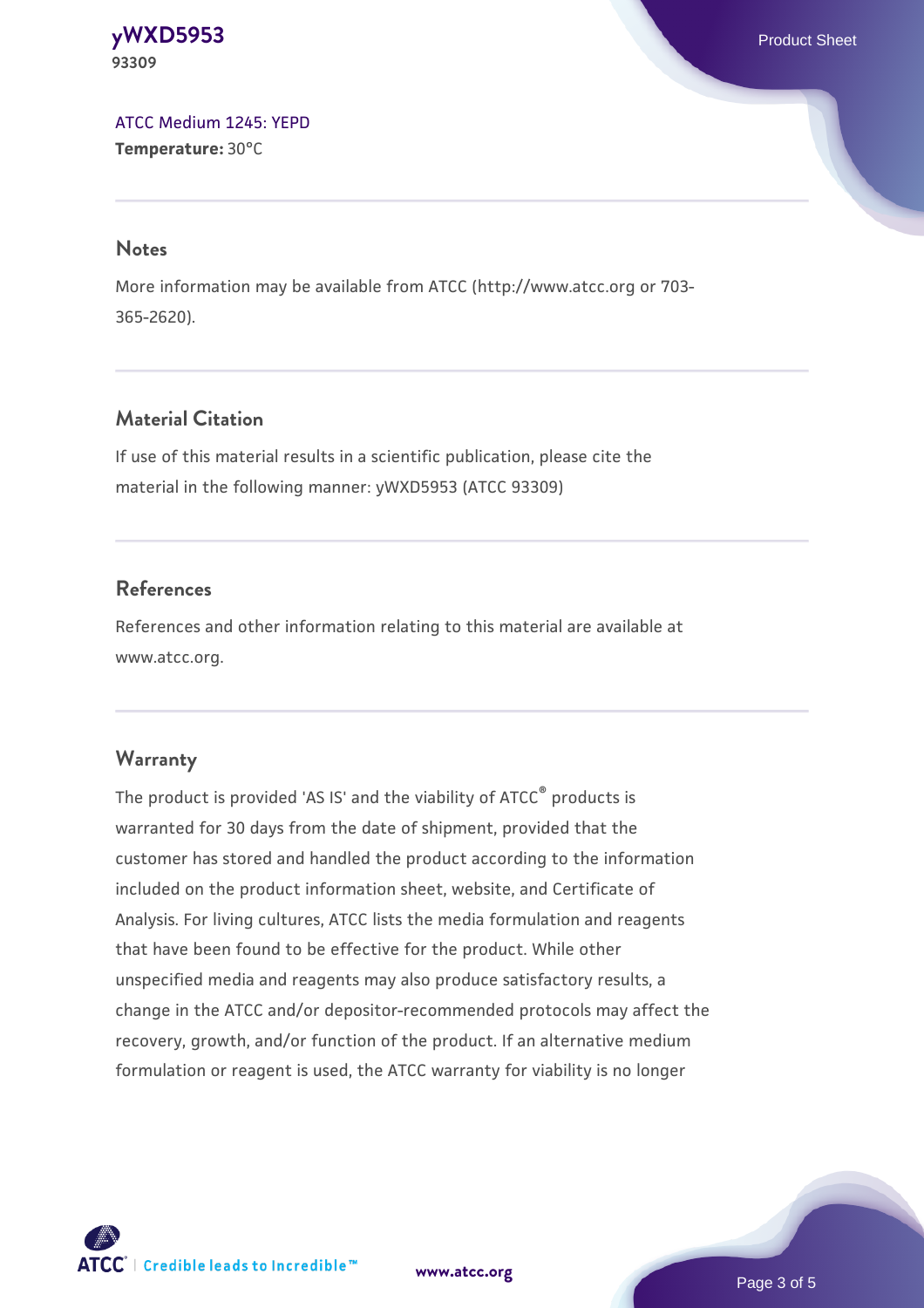**[yWXD5953](https://www.atcc.org/products/93309)** Product Sheet **93309**

valid. Except as expressly set forth herein, no other warranties of any kind are provided, express or implied, including, but not limited to, any implied warranties of merchantability, fitness for a particular purpose, manufacture according to cGMP standards, typicality, safety, accuracy, and/or noninfringement.

#### **Disclaimers**

This product is intended for laboratory research use only. It is not intended for any animal or human therapeutic use, any human or animal consumption, or any diagnostic use. Any proposed commercial use is prohibited without a license from ATCC.

While ATCC uses reasonable efforts to include accurate and up-to-date information on this product sheet, ATCC makes no warranties or representations as to its accuracy. Citations from scientific literature and patents are provided for informational purposes only. ATCC does not warrant that such information has been confirmed to be accurate or complete and the customer bears the sole responsibility of confirming the accuracy and completeness of any such information.

This product is sent on the condition that the customer is responsible for and assumes all risk and responsibility in connection with the receipt, handling, storage, disposal, and use of the ATCC product including without limitation taking all appropriate safety and handling precautions to minimize health or environmental risk. As a condition of receiving the material, the customer agrees that any activity undertaken with the ATCC product and any progeny or modifications will be conducted in compliance with all applicable laws, regulations, and guidelines. This product is provided 'AS IS' with no representations or warranties whatsoever except as expressly set forth herein and in no event shall ATCC, its parents, subsidiaries, directors, officers, agents, employees, assigns, successors, and affiliates be liable for indirect, special, incidental, or consequential damages of any kind in connection with or arising out of the customer's use of the product. While reasonable effort is made to ensure authenticity and reliability of materials on deposit, ATCC is not liable for damages arising from the misidentification or



**[www.atcc.org](http://www.atcc.org)**

Page 4 of 5